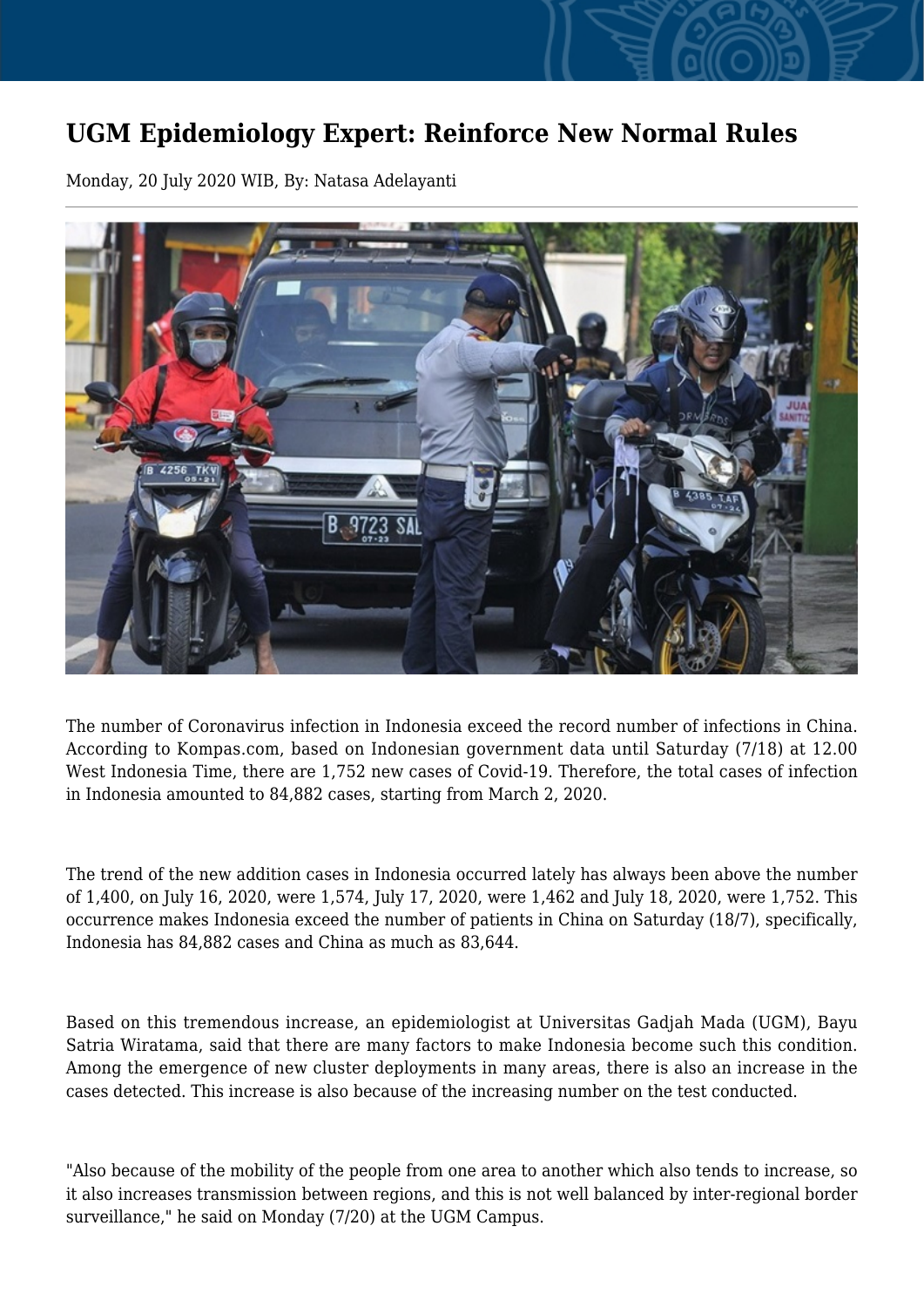According to Bayu Satria, the condition of New Normal or later rectified as an adaptation of new habits is most of all not accompanied by disciplinary behaviour related to health protocols by the community. On the other hand, the government does not provide a good and correct example for the discipline of health protocols.

"We often see officials, even the president wears a mask incorrectly," he explained.

Therefore, this kind of example from public officials will be very influential in the community. However, the community will always imitate what officials, artists and other public figures do.

Not to mention public opinion about the New Normal. Not a few of them assume New Normal as normal situations like the previous condition before Covid-19 appeared.

"This is one form of risk communication that is not quite sufficient from the government. Giving something but not explaining it properly and correctly will certainly have an effect because people will have mobile activity, as usual, eat as usual and others," he said.

According to him, the community did not understand from the beginning because the government did not explain in detail and set a good example. It seems that the New Normal issue seems not well designed, even though academics and experts have given advice and helped with education.

"We won't be tired always to convey and remind people about the importance of wearing masks, keeping a distance and cleanliness. But still if from the government itself, the appeal is not strong and not good enough so that it will make its means less effective," he explained.

Even so with the high rate of transmission at this time, the government began to open good communication with experts in universities, and make good and planned risk communication. Distinctive from before, the government is now acute to map the latest problems and conditions in each region, and strengthen the capacity of laboratories in the regions related to Covid-19 examination.

Besides, they also conducted a collaboration with private laboratories and tightened mobility between regions. They are by applying communities that enter an area and come from high-risk areas. It must be centralized quarantine for 14 days regardless of the results of the polymerase chain reaction (PCR) or rapid test before leaving.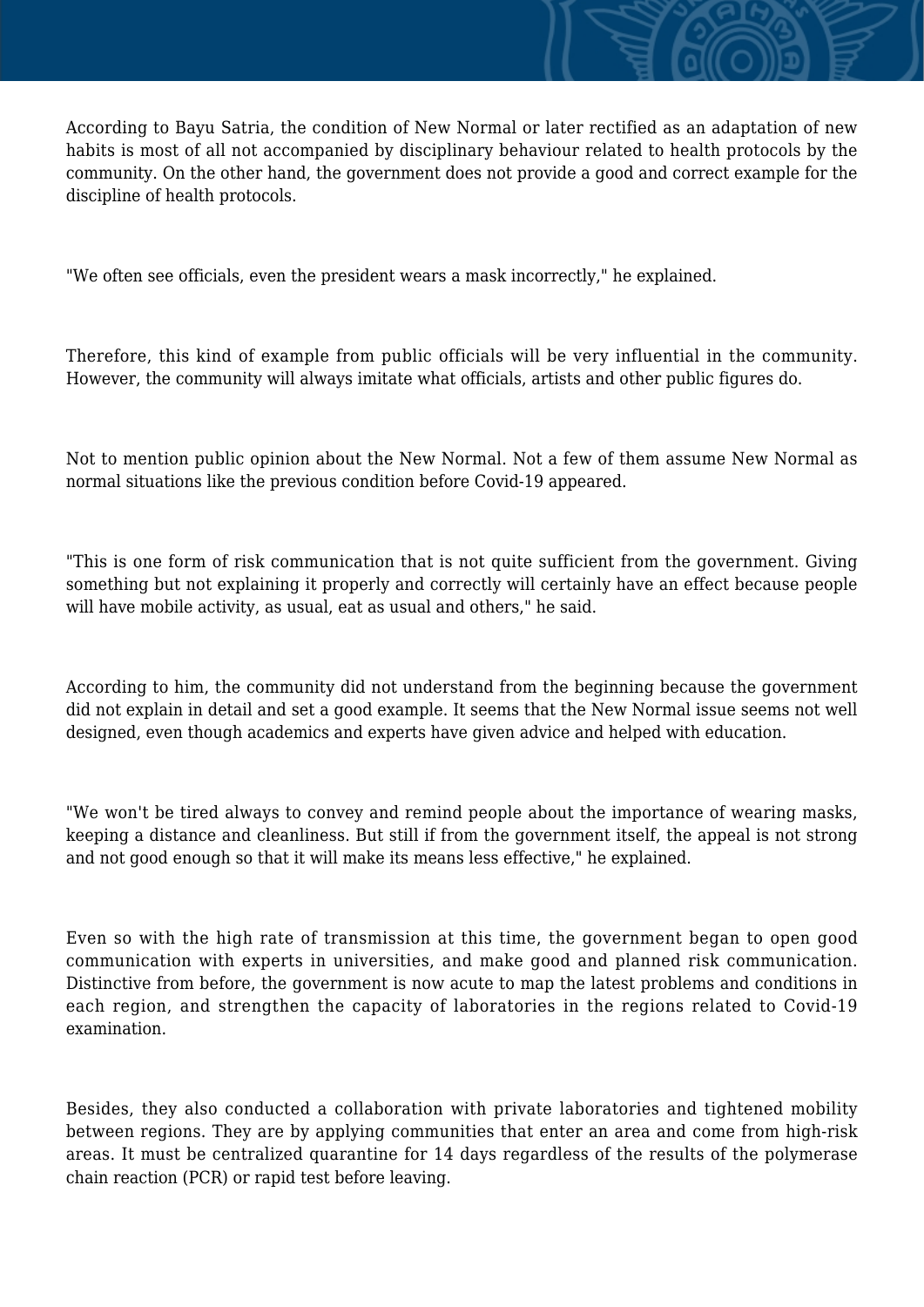"Because the PCR and rapid policies that are in effect for 14 days are now ineffective. Thus, it is necessary to strengthen mobility and border surveillance, especially in areas with many cases, strengthen case finding by involving additional personnel from outside the government to assist case finding and contact tracing, and others," he explained.

To re-impose restrictions, Bayu Satria conveyed that restrictions should be made only for open areas, such as Surabaya. Even so, this limitation does not have to be on a 1-city scale. It is enough to map areas in the city that are very high risk.

Bayu admitted that many parties were not ready with various facilities to support the health protocol in the New Normal era. Those who are not ready, especially the medium and small business sectors, such as food stalls, angkringan and others.

"The high number is also due to community misunderstanding, non-compliance because they are due to no strict supervision, and the unpreparedness of some public places," he said.

According to him, supervision does not need 24 hours, but it intended to prioritized in public places, restaurants and large spaces that are likely to be gathering places. This situation unquestionably also involves many related parties.

"Therefore, the rules in New Normal need to be enforced. I think it is effective if we all enforced it correctly and firmly, meaning that whoever breaks it, either they are officials, regents, or even governors are obliged to fines," he added.

Author: Agung Nugroho Photo: iNews.id Translator: Natasa A

## **Related News**

- [UGM Prepares Infrastructure Supports Towards New Normal Period](http://ugm.ac.id/www.ugm.ac.id//en/news/20796-ugm-epidemiology-expert-a-new-variant-of-covid-19-is-potential-to-exist-in-indonesia)
- [UGM Sociologist: There Should be Law Enforcement and Community Participation to Oppose](http://ugm.ac.id/www.ugm.ac.id//en/news/19811-new-covid-19-cluster-office-must-implement-strict-control-and-health-protocol) [Covid-19](http://ugm.ac.id/www.ugm.ac.id//en/news/19811-new-covid-19-cluster-office-must-implement-strict-control-and-health-protocol)
- [UGM Epidemiology Expert: A New Variant of Covid-19 Is Potential to Exist in Indonesia](http://ugm.ac.id/www.ugm.ac.id//en/news/19777-ugm-it-expert-beware-of-cyber-attacks-during-the-pandemic)
- [New Covid-19 Cluster, Office Must Implement Strict Control and Health Protocol](http://ugm.ac.id/www.ugm.ac.id//en/news/19518-ugm-prepares-infrastructure-supports-towards-new-normal-period)